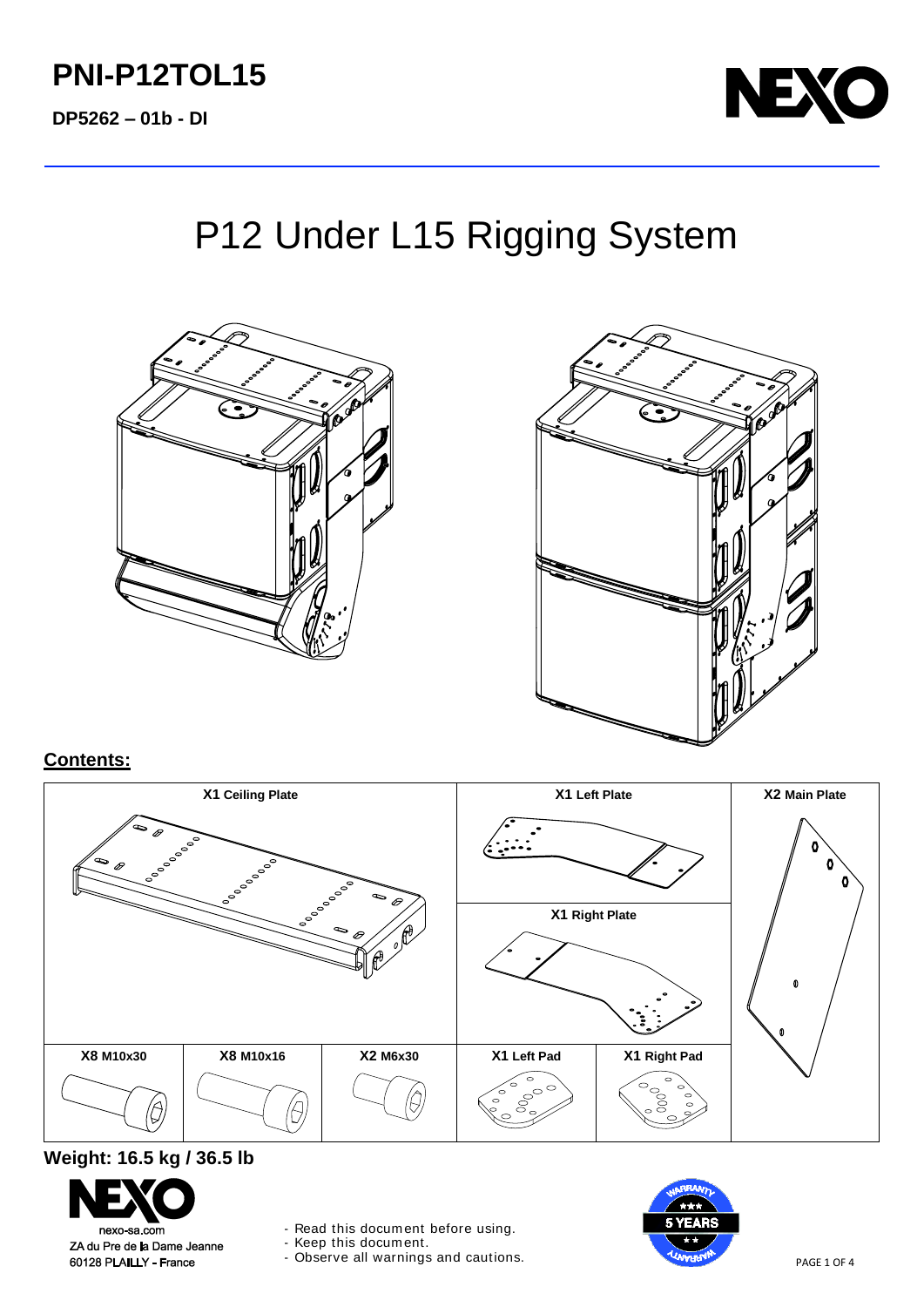**Dimensions:**



**For fixation, you have the choice between M8 and M10 (Fastener not provided)**

#### **WARNINGS**

**Ensure that the mounting location and fasteners can support at least 4 times the weight of all the installed cabinets, auxiliary equipment and cables.**

**Use only the provided screws (thread lock coated) and accessories.**

#### **Mounting of the L15**

| Prepare the Main plates by screwing the<br>M10x30 screws on the outer holes, do not<br>tighten completely and leave at least 6mm.<br>Assemble the Plates on each side of L15 using<br>the M10x16 screws. | Place the assembly below the ceiling<br>plate. | Tighten the outer screws. Secure with<br>the 2 provided M10x30 screws. |
|----------------------------------------------------------------------------------------------------------------------------------------------------------------------------------------------------------|------------------------------------------------|------------------------------------------------------------------------|
| $\mathscr{I}$<br>m<br>$\mathcal{L}^{(n)}$                                                                                                                                                                |                                                |                                                                        |



- Read this document before using.

- Keep this document.

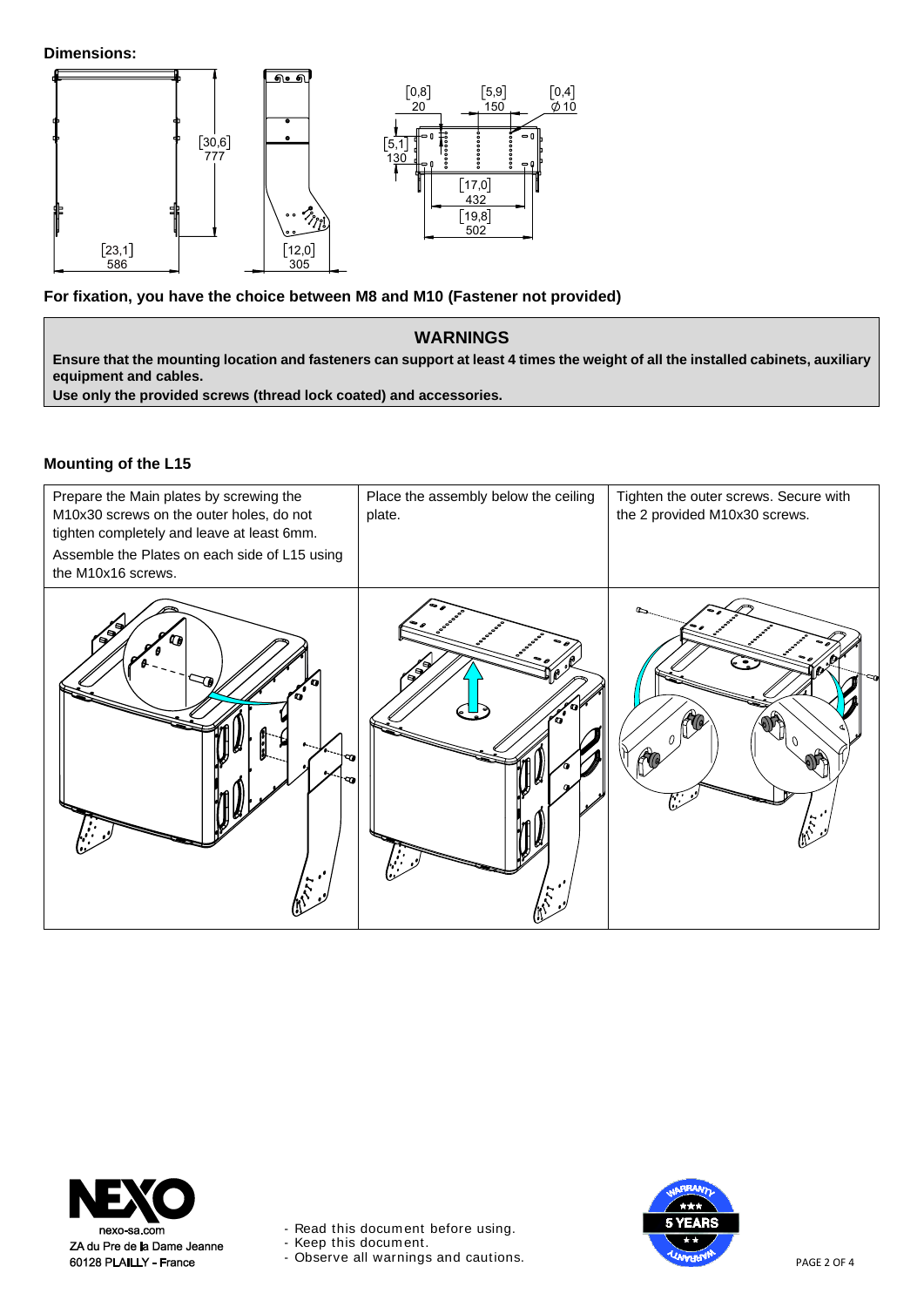#### **Mounting a second L15: Use M10x16 screws**



#### **Mounting a P12 :**





- Read this document before using.

- Keep this document.